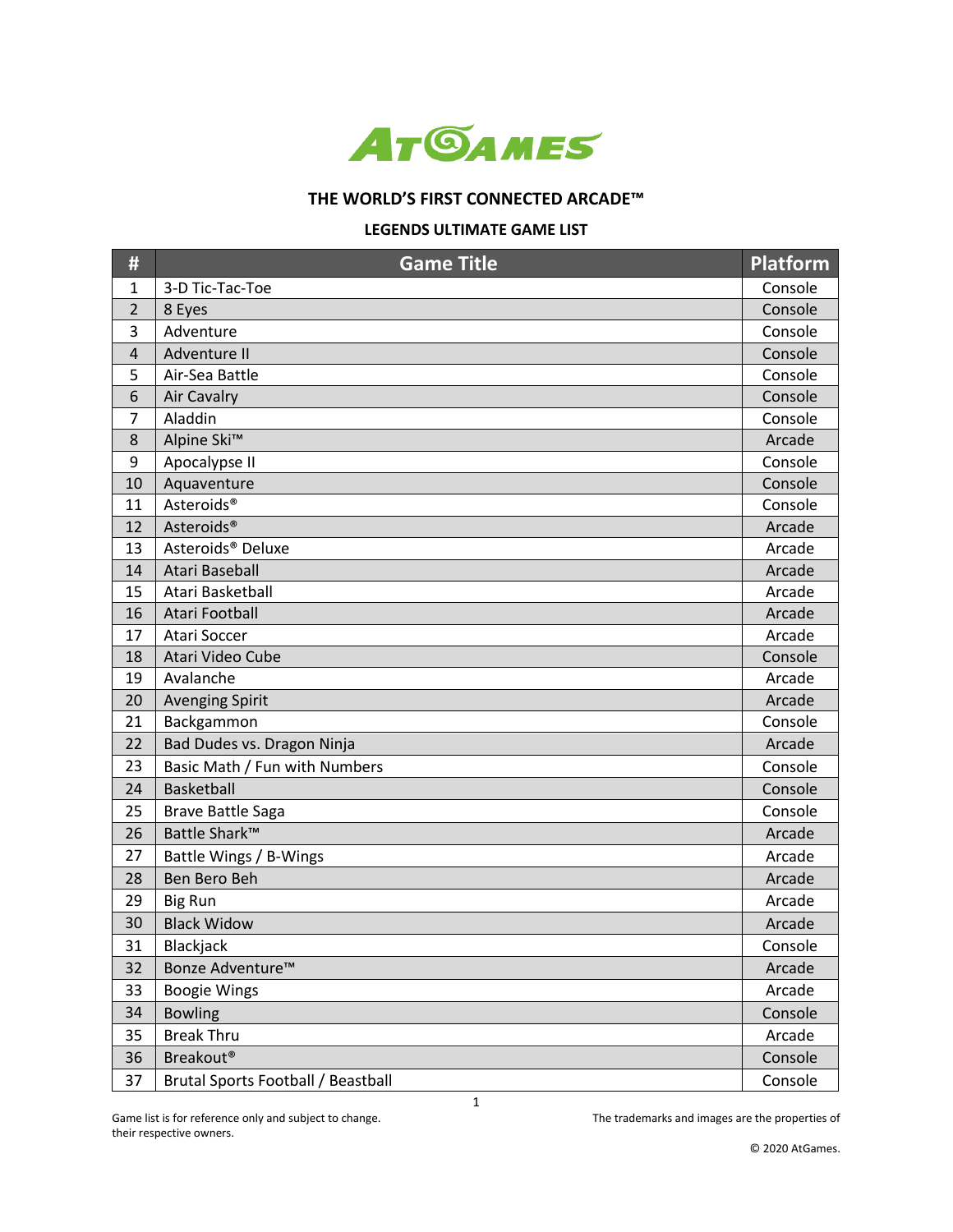| #  | <b>Game Title</b>                                     | <b>Platform</b> |
|----|-------------------------------------------------------|-----------------|
| 38 | Bubble Bobble™                                        | Arcade          |
| 39 | <b>BurgerTime</b>                                     | Arcade          |
| 40 | Burnin' Rubber <sup>™</sup>                           | Arcade          |
| 41 | Cadash™                                               | Arcade          |
| 42 | Cameltry™                                             | Arcade          |
| 43 | Canyon Bomber®                                        | Arcade          |
| 44 | <b>Carrier Aces</b>                                   | Console         |
| 45 | Casino                                                | Console         |
| 46 | Centipede <sup>®</sup>                                | Console         |
| 47 | Centipede <sup>®</sup>                                | Arcade          |
| 48 | Chack 'n Pop™                                         | Arcade          |
| 49 | Championship Soccer                                   | Console         |
| 50 | Checkers                                              | Console         |
| 51 | Chess                                                 | Console         |
| 52 | Chimera Beast                                         | Arcade          |
| 53 | Circus Atari <sup>®</sup>                             | Console         |
| 54 | <b>City Connection</b>                                | Arcade          |
| 55 | Code Breaker                                          | Console         |
| 56 | Colony 7 <sup>™</sup>                                 | Arcade          |
| 57 | Combat <sup>®</sup>                                   | Console         |
| 58 | <b>Competition Golf</b>                               | Arcade          |
| 59 | Congo's Caper                                         | Console         |
| 60 | Crazy Balloon™                                        | Arcade          |
| 61 | Crude Buster                                          | Arcade          |
| 62 | Crystal Castles <sup>®</sup>                          | Console         |
| 63 | Crystal Castles <sup>®</sup>                          | Arcade          |
| 64 | Cybattler                                             | Arcade          |
| 65 | D-Day                                                 | Arcade          |
| 66 | Darwin 4078                                           | Arcade          |
| 67 | Dash Galaxy in the Alien Asylum                       | Console         |
| 68 | Demons to Diamonds <sup>™</sup>                       | Console         |
| 69 | Desert Assault / Desert Storm Gulf War / Thunder Zone | Arcade          |
| 70 | Desert Falcon <sup>™</sup>                            | Console         |
| 71 | Desert War                                            | Arcade          |
| 72 | Destroyer                                             | Arcade          |
| 73 | Dodge 'Em                                             | Console         |
| 74 | Dominos                                               | Arcade          |
| 75 | Don Doko Don™                                         | Arcade          |
| 76 | Donald in Maui Mallard                                | Console         |
| 77 | Dorke and Ymp                                         | Console         |
| 78 | Double Dunk™                                          | Console         |
| 79 | Dragonview                                            | Console         |
| 80 | Drakkhen                                              | Console         |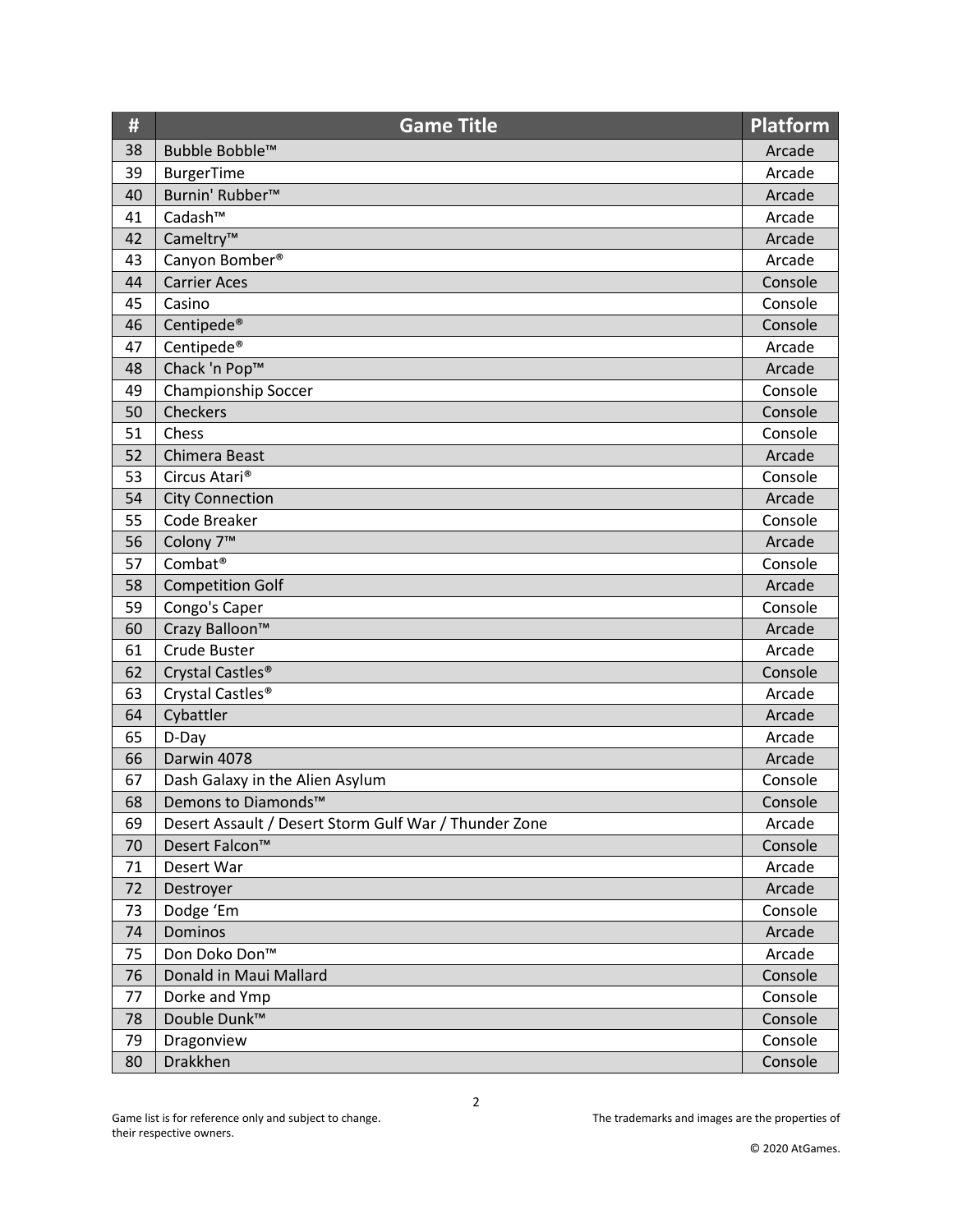| #   | <b>Game Title</b>                               | <b>Platform</b> |
|-----|-------------------------------------------------|-----------------|
| 81  | E.D.F. Earth Defense Force                      | Arcade          |
| 82  | Elevator Action <sup>™</sup>                    | Arcade          |
| 83  | <b>Elevator Action Returns</b>                  | Arcade          |
| 84  | <b>Eliminator Boat Duel</b>                     | Console         |
| 85  | Express Raider / Western Express                | Arcade          |
| 86  | <b>Field Combat</b>                             | Arcade          |
| 87  | Fighter's History Dynamite / Karnov's Revenge   | Arcade          |
| 88  | Fighting Fantasy / Hippodrome                   | Arcade          |
| 89  | Fighting Ice Hockey                             | Arcade          |
| 90  | <b>Fire Truck</b>                               | Arcade          |
| 91  | Fix-It Felix, Jr.                               | Arcade          |
| 92  | <b>Flag Capture</b>                             | Console         |
| 93  | Football                                        | Console         |
| 94  | Football Champ™                                 | Arcade          |
| 95  | <b>Formation Z</b>                              | Arcade          |
| 96  | Frog Pond                                       | Console         |
| 97  | Front Line™                                     | Arcade          |
| 98  | Full Throttle - All American Racing             | Console         |
| 99  | Gargoyles                                       | Console         |
| 100 | Gate of Doom / Dark Seal                        | Arcade          |
| 101 | Generals of the Yang Family                     | Console         |
| 102 | Golf                                            | Console         |
| 103 | Gourmet Sentai Bara Yarou                       | Console         |
| 104 | Gravitar <sup>®</sup>                           | Arcade          |
| 105 | Growl™                                          | Arcade          |
| 106 | Gun & Frontier <sup>™</sup>                     | Arcade          |
| 107 | Hangman                                         | Console         |
| 108 | Halley's Comet                                  | Arcade          |
| 109 | Haunted House <sup>®</sup>                      | Console         |
| 110 | <b>Heavy Barrel</b>                             | Arcade          |
| 111 | Home Run                                        | Console         |
| 112 | Homerun Nighter '90 The Pennant League          | Console         |
| 113 | Hostages                                        | Console         |
| 114 | Human Cannonball™                               | Console         |
| 115 | Iron Commando                                   | Console         |
| 116 | Jaleco Rally Big Run: The Supreme 4WD Challenge | Console         |
| 117 | Jim power                                       | Console         |
| 118 | Joe & Mac: Caveman Ninja                        | Console         |
| 119 | Joe & Mac 2: Lost in the tropics                | Console         |
| 120 | Joe & Mac Returns                               | Arcade          |
| 121 | Joe & Mac: Caveman Ninja                        | Arcade          |
| 122 | Karate Champ                                    | Arcade          |
| 123 | KiKi KaiKai™                                    | Arcade          |
| 124 | Kram                                            | Arcade          |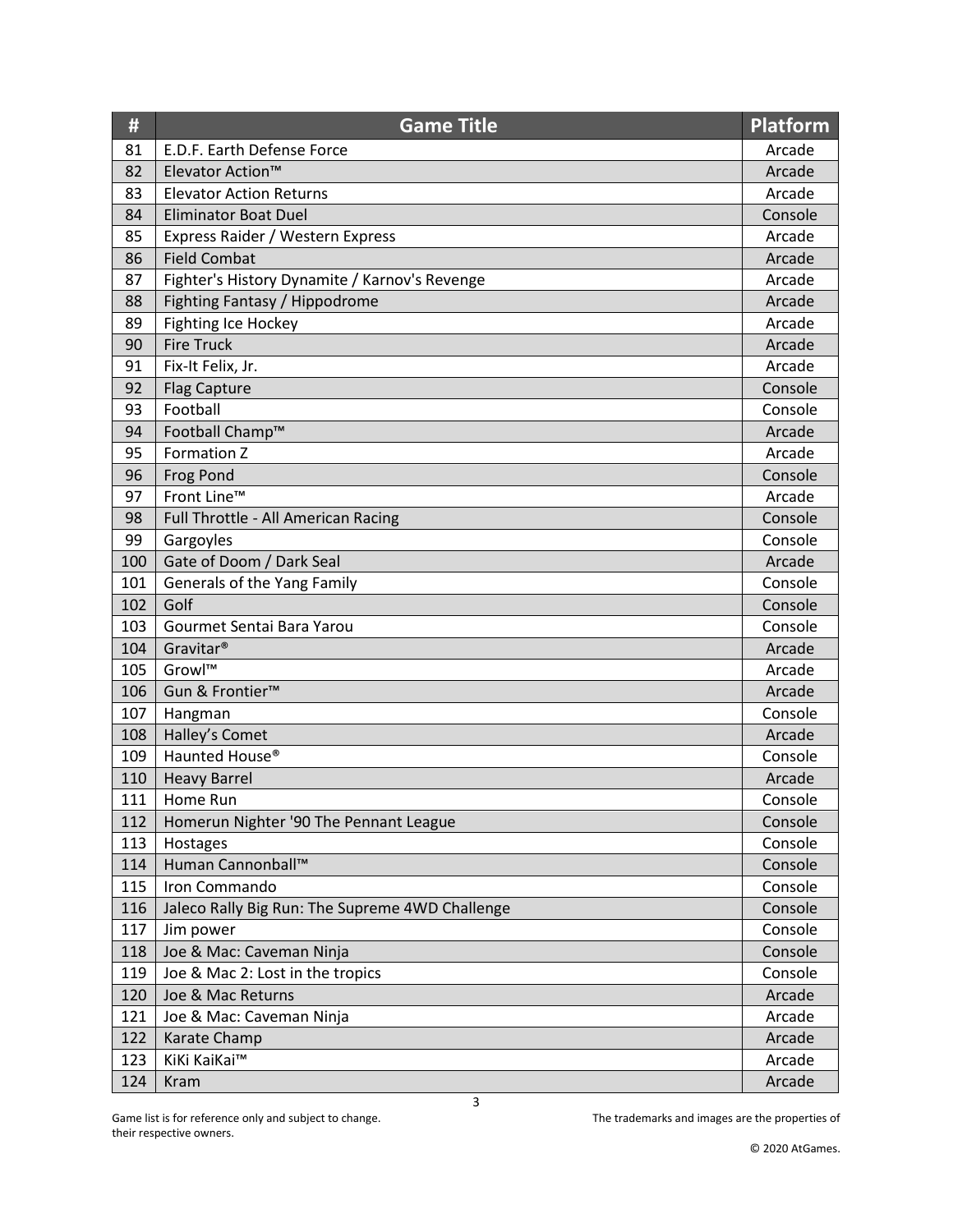| #   | <b>Game Title</b>                                    | <b>Platform</b> |
|-----|------------------------------------------------------|-----------------|
| 125 | Kuri Kinton™                                         | Arcade          |
| 126 | Last Mission                                         | Arcade          |
| 127 | Legend                                               | Console         |
| 128 | Legend of Makai                                      | Arcade          |
| 129 | Liberator                                            | Arcade          |
| 130 | Liquid Kids™                                         | Arcade          |
| 131 | Little Lancelot                                      | Console         |
| 132 | Lock 'n' Chase                                       | Arcade          |
| 133 | Lunar Lander                                         | Arcade          |
| 134 | Lunar Rescue <sup>™</sup>                            | Arcade          |
| 135 | Magic Girl / Spell Damsel                            | Console         |
| 136 | Magical Drop / Chain Reaction                        | Arcade          |
| 137 | Magical Drop III / The Tower                         | Arcade          |
| 138 | Major Havoc                                          | Arcade          |
| 139 | Maze Craze                                           | Console         |
| 140 | Meikyu Hunter G                                      | Arcade          |
| 141 | Mermaids of Atlantis: The Riddle of the Magic Bubble | Console         |
| 142 | Metal Black™                                         | Arcade          |
| 143 | <b>Metal Clash</b>                                   | Arcade          |
| 144 | <b>Metal Mech</b>                                    | Console         |
| 145 | <b>Midnight Resistance</b>                           | Arcade          |
| 146 | Millipede <sup>®</sup>                               | Arcade          |
| 147 | Miniature Golf                                       | Console         |
| 148 | Missile Command <sup>®</sup>                         | Console         |
| 149 | Missile Command <sup>®</sup>                         | Arcade          |
| 150 | <b>Mission X</b>                                     | Arcade          |
| 151 | Monte Carlo                                          | Arcade          |
| 152 | <b>Motor City Patrol</b>                             | Console         |
| 153 | MotoRodeo                                            | Console         |
| 154 | Mountain Bike Rally                                  | Console         |
| 155 | Mr. Bloopy - Saves the World                         | Console         |
| 156 | Mutant Fighters: Death Brade                         | Arcade          |
| 157 | Nastar Warrior <sup>™</sup>                          | Arcade          |
| 158 | <b>Naughty Boy</b>                                   | Arcade          |
| 159 | Night Driver <sup>™</sup>                            | Console         |
| 160 | Nightshade                                           | Console         |
| 161 | Off the Wall                                         | Console         |
| 162 | Operation Thunderbolt™                               | Arcade          |
| 163 | Operation Wolf™                                      | Arcade          |
| 164 | Outlaw™                                              | Console         |
| 165 | P-47: The Phantom Fighter                            | Arcade          |
| 166 | Parallel Turn                                        | Arcade          |
| 167 | Peter Pepper's Ice Cream Factory                     | Arcade          |
| 168 | Pinbo                                                | Arcade          |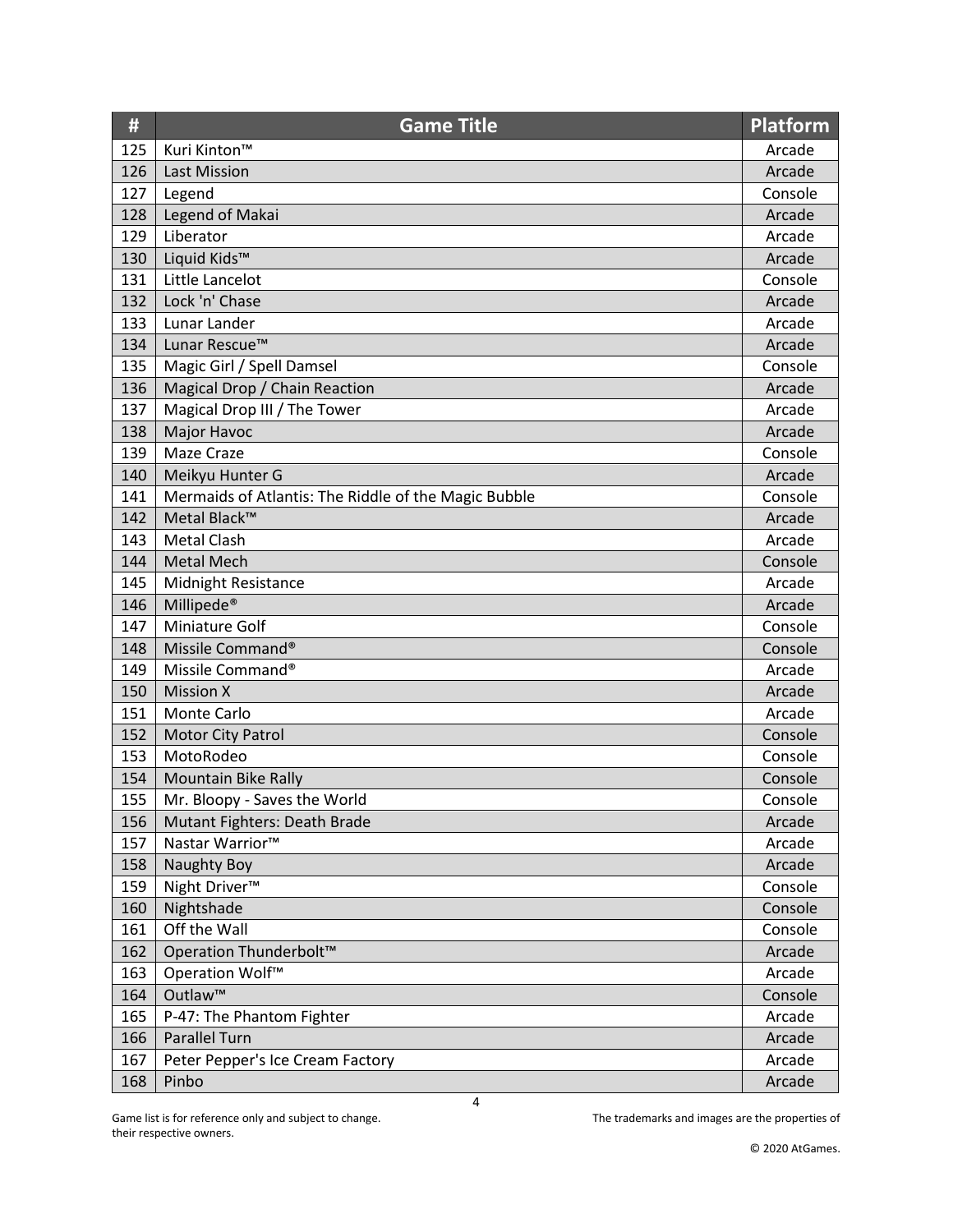| #   | <b>Game Title</b>                   | <b>Platform</b> |
|-----|-------------------------------------|-----------------|
| 169 | Pinkie                              | Console         |
| 170 | Pirate Pete <sup>™</sup>            | Arcade          |
| 171 | Plotting™                           | Arcade          |
| 172 | Plump Pop <sup>™</sup>              | Arcade          |
| 173 | Plus Alpha                          | Arcade          |
| 174 | Pong <sup>®</sup>                   | Arcade          |
| 175 | Pool Shark                          | Arcade          |
| 176 | Pop Flamer                          | Arcade          |
| 177 | Power Piggs of the Dark Age         | Console         |
| 178 | Power Punch II                      | Console         |
| 179 | Pro Bowling                         | Arcade          |
| 180 | Pro Soccer                          | Arcade          |
| 181 | Pro Tennis                          | Arcade          |
| 182 | Psychic 5                           | Arcade          |
| 183 | Pyramids of Ra / Scarabeus          | Console         |
| 184 | Qix™                                | Arcade          |
| 185 | Quadrun                             | Console         |
| 186 | Race / Indy 500™                    | Console         |
| 187 | Radar Lock™                         | Console         |
| 188 | <b>Radical Rex</b>                  | Console         |
| 189 | Raimais™                            | Arcade          |
| 190 | Rastan™                             | Arcade          |
| 191 | Realsports <sup>®</sup> Baseball    | Console         |
| 192 | Realsports <sup>®</sup> Basketball  | Console         |
| 193 | Realsports <sup>®</sup> Boxing      | Console         |
| 194 | Realsports <sup>®</sup> Football    | Console         |
| 195 | Realsports <sup>®</sup> Soccer      | Console         |
| 196 | Realsports <sup>®</sup> Tennis      | Console         |
| 197 | Realsports <sup>®</sup> Volleyball  | Console         |
| 198 | <b>Red Baron</b>                    | Arcade          |
| 199 | <b>Return to Haunted House</b>      | Console         |
| 200 | Rod-Land                            | Arcade          |
| 201 | Rootin' Tootin'                     | Arcade          |
| 202 | Saboteur®                           | Console         |
| 203 | Saint Dragon                        | Arcade          |
| 204 | Save Mary                           | Console         |
| 205 | Secret Agent / Sly Spy              | Arcade          |
| 206 | <b>Secret Quest</b>                 | Console         |
| 207 | Shoot Out                           | Arcade          |
| 208 | Sküljagger: Revolt of the Westicans | Console         |
| 209 | Sky Diver                           | Arcade          |
| 210 | Slot Machine                        | Console         |
| 211 | <b>Slot Racers</b>                  | Console         |
| 212 | Soccer Kid                          | Console         |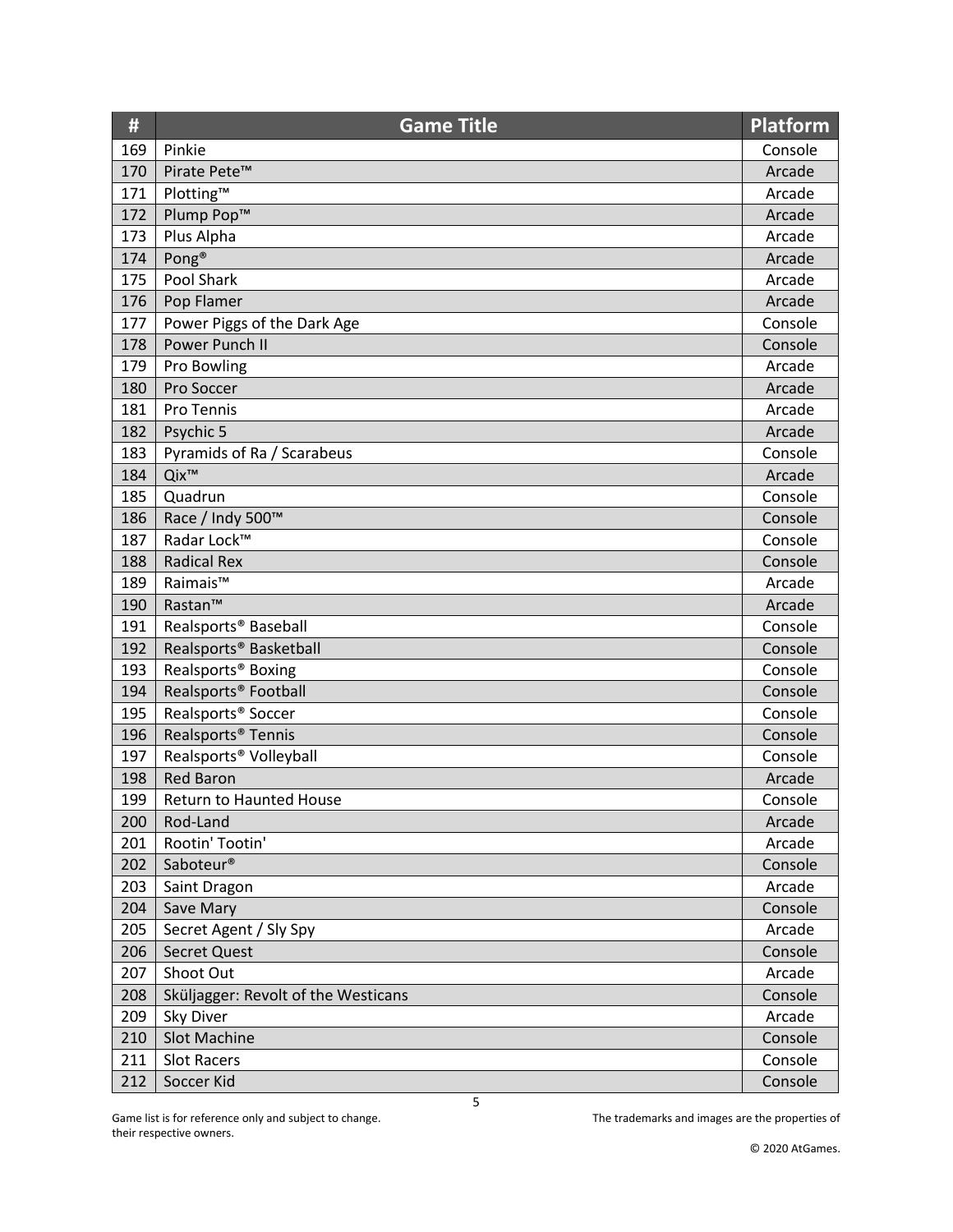| #   | <b>Game Title</b>                        | <b>Platform</b> |
|-----|------------------------------------------|-----------------|
| 213 | Soldam                                   | Arcade          |
| 214 | Space Duel                               | Arcade          |
| 215 | Space Gun <sup>™</sup>                   | Arcade          |
| 216 | Space Invaders™ DX                       | Arcade          |
| 217 | Space Invaders™                          | Arcade          |
| 218 | Space War                                | Console         |
| 219 | Spinmaster / Miracle Adventure           | Arcade          |
| 220 | Sprint                                   | Arcade          |
| 221 | <b>Sprint Master</b>                     | Console         |
| 222 | <b>Squirrel King</b>                     | Console         |
| 223 | <b>Stadium Hero</b>                      | Arcade          |
| 224 | Stanley: The Search for Dr. Livingston   | Console         |
| 225 | <b>Star Raiders</b>                      | Console         |
| 226 | Starship                                 | Console         |
| 227 | Steeplechase                             | Console         |
| 228 | Stellar Track™                           | Console         |
| 229 | <b>Street Racer</b>                      | Console         |
| 230 | <b>Stunt Cycle</b>                       | Console         |
| 231 | Submarine Commander <sup>®</sup>         | Console         |
| 232 | <b>Super Baseball</b>                    | Console         |
| 233 | Super Birdie Rush                        | Console         |
| 234 | Super Breakout <sup>®</sup>              | Console         |
| 235 | Super Breakout <sup>®</sup>              | Arcade          |
| 236 | <b>Super Bug</b>                         | Arcade          |
| 237 | Super Burger Time                        | Arcade          |
| 238 | <b>Super Doubles Tennis</b>              | Arcade          |
| 239 | <b>Super Football</b>                    | Console         |
| 240 | Super Magician / Elf World               | Console         |
| 241 | Super Pool III                           | Arcade          |
| 242 | Super Real Darwin                        | Arcade          |
| 243 | <b>Super Star Wars</b>                   | Console         |
| 244 | Super Star Wars: The Empire Strikes Back | Console         |
| 245 | Super Star Wars: Return of the Jedi      | Console         |
| 246 | Surround                                 | Console         |
| 247 | Switchblade                              | Console         |
| 248 | Sword of Sodan                           | Console         |
| 249 | SWORDQUEST® Earthworld                   | Console         |
| 250 | SWORDQUEST® Fireworld                    | Console         |
| 251 | SWORDQUEST <sup>®</sup> Waterworld       | Console         |
| 252 | Syvalion™                                | Arcade          |
| 253 | <b>Target Renegade</b>                   | Console         |
| 254 | Tempest <sup>®</sup>                     | Console         |
| 255 | Tempest <sup>®</sup>                     | Arcade          |
| 256 | Tetris <sup>®</sup>                      | Console         |